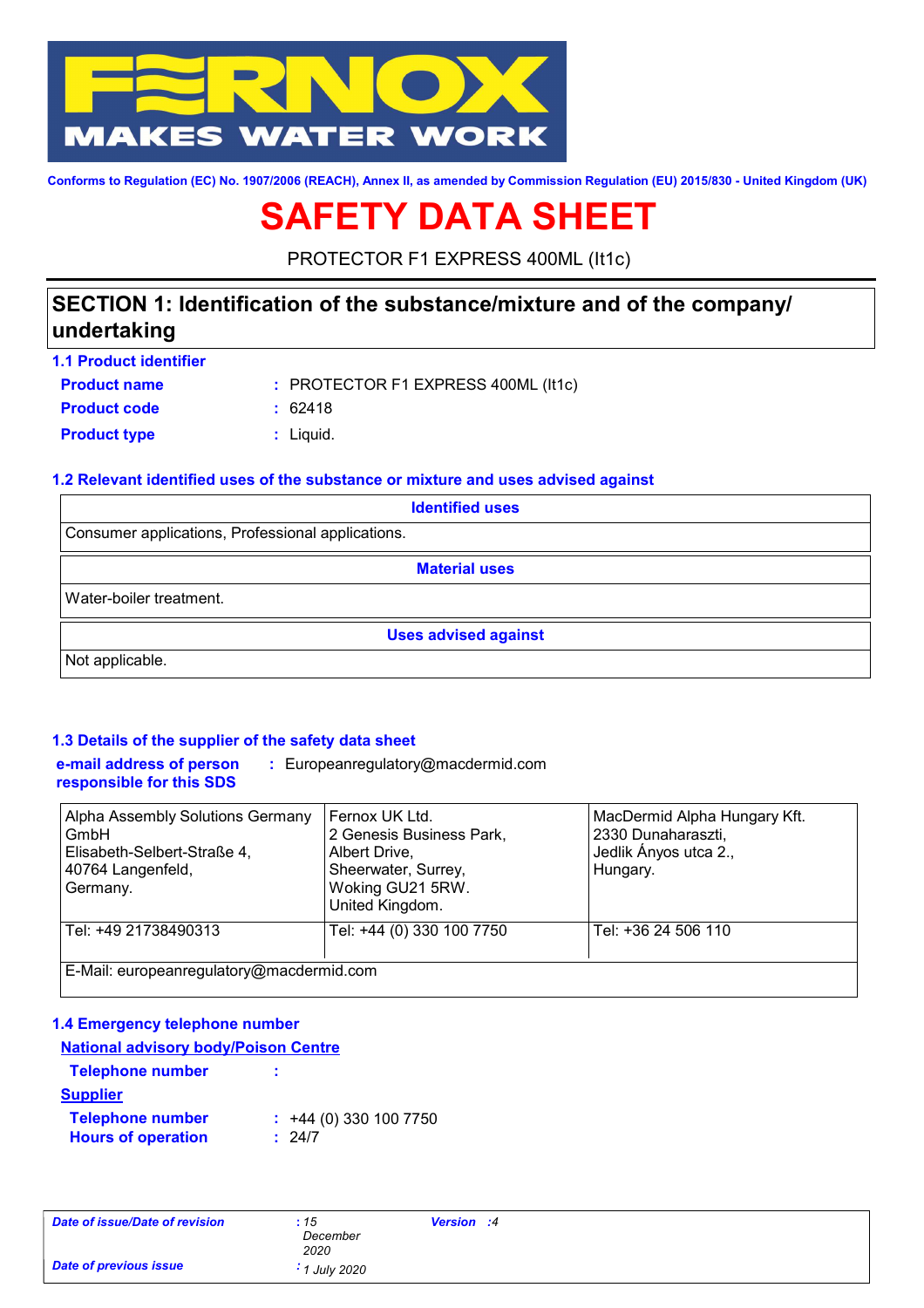### **SECTION 2: Hazards identification**

#### **2.1 Classification of the substance or mixture**

**Product definition :** Mixture

**Classification according to Regulation (EC) No. 1272/2008 [CLP/GHS] \***

Aerosol 3, H229 Aquatic Chronic 3, H412

The product is classified as hazardous according to Regulation (EC) 1272/2008 as amended.

Contains 11.2% of components with unknown hazards to the aquatic environment **: Ingredients of unknown ecotoxicity**

(\*) See full text of phrases in section 16

See Section 11 for more detailed information on health effects and symptoms.

| <b>2.2 Label elements</b>                                                                                                                                       |                                                                                                                                                                                                         |
|-----------------------------------------------------------------------------------------------------------------------------------------------------------------|---------------------------------------------------------------------------------------------------------------------------------------------------------------------------------------------------------|
| <b>Signal word</b>                                                                                                                                              | : Warning                                                                                                                                                                                               |
| <b>Hazard statements</b>                                                                                                                                        | : H229 - Pressurised container: may burst if heated.<br>H412 - Harmful to aquatic life with long lasting effects.                                                                                       |
| <b>Precautionary statements</b>                                                                                                                                 |                                                                                                                                                                                                         |
| <b>Prevention</b>                                                                                                                                               | : P210 - Keep away from heat, hot surfaces, sparks, open flames and other ignition<br>sources. No smoking.<br>P273 - Avoid release to the environment.<br>P251 - Do not pierce or burn, even after use. |
| <b>Response</b>                                                                                                                                                 | : Not applicable.                                                                                                                                                                                       |
| <b>Storage</b>                                                                                                                                                  | : P410 + P412 - Protect from sunlight. Do not expose to temperatures exceeding 50<br>$°C/122 °F$ .                                                                                                      |
| <b>Disposal</b>                                                                                                                                                 | : P501 - Dispose of contents and container in accordance with all local, regional,<br>national and international regulations.                                                                           |
| <b>Supplemental label</b><br>elements                                                                                                                           | : Contains reaction mass of 5-chloro-2-methyl-2H-isothiazol-3-one and 2-methyl-2H-<br>isothiazol-3-one (3:1). May produce an allergic reaction.                                                         |
| <b>Annex XVII - Restrictions</b><br>on the manufacture,<br>placing on the market and<br>use of certain dangerous<br>substances, mixtures and<br><b>articles</b> | : Not applicable.                                                                                                                                                                                       |
| <b>2.3 Other hazards</b>                                                                                                                                        |                                                                                                                                                                                                         |
| <b>Product meets the criteria</b><br>for PBT or vPvB according<br>to Regulation (EC) No.<br>1907/2006, Annex XIII                                               | : This mixture does not contain any substances that are assessed to be a PBT or a<br>vPvB.                                                                                                              |
| Other hazards which do<br>not result in classification                                                                                                          | : None known.                                                                                                                                                                                           |

### **SECTION 3: Composition/information on ingredients**

**3.2 Mixtures :** Mixture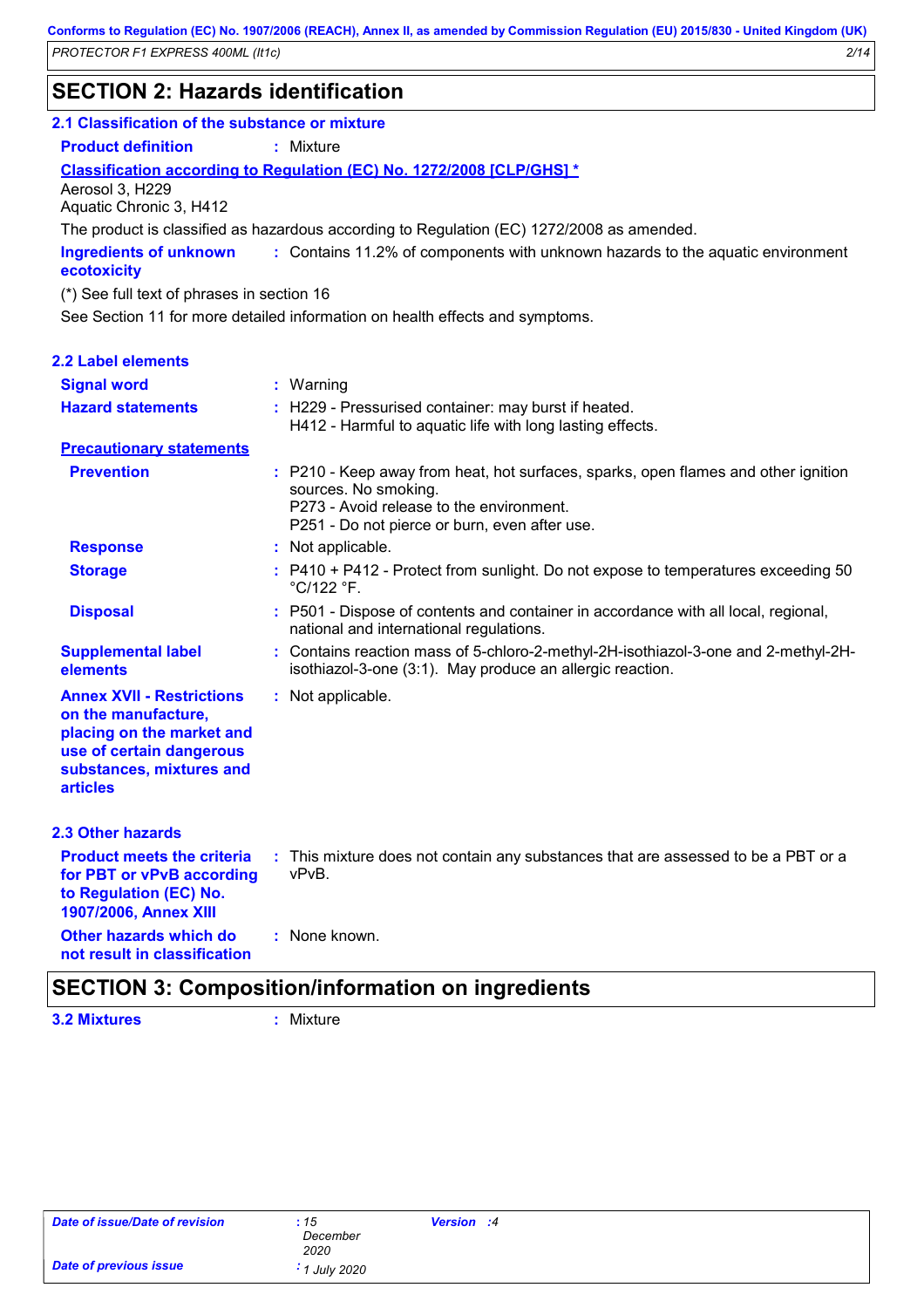### **SECTION 3: Composition/information on ingredients**

| <b>Product/ingredient name</b>                                                                       | <b>Identifiers</b>                                            | $\%$     | <b>Regulation (EC) No.</b><br>1272/2008 [CLP] *                                                                                                                                                                                                                                | <b>Type</b> |
|------------------------------------------------------------------------------------------------------|---------------------------------------------------------------|----------|--------------------------------------------------------------------------------------------------------------------------------------------------------------------------------------------------------------------------------------------------------------------------------|-------------|
| benzotriazole                                                                                        | REACH #:<br>01-2119979079-20<br>EC: 202-394-1<br>CAS: 95-14-7 | $\leq 5$ | Acute Tox. 4, H302<br>Eye Irrit. 2, H319<br>Aquatic Chronic 2,<br>H411                                                                                                                                                                                                         | $[1]$       |
| reaction mass of 5-chloro-<br>2-methyl-2H-isothiazol-3-one and<br>2-methyl-2H-isothiazol-3-one (3:1) | CAS: 55965-84-9<br>Index: 613-167-00-5                        | < 0.0015 | Acute Tox. 3, H301<br>Acute Tox. 2, H310<br>Acute Tox. 2, H330<br>Skin Corr. 1C, H314<br>Eye Dam. 1, H318<br>Skin Sens. 1A, H317<br>Aquatic Acute 1, H400<br>$(M=100)$<br>Aquatic Chronic 1,<br>H410 (M=100)<br><b>EUH071</b><br>(*) See full text of<br>phrases in section 16 | $[1]$       |

There are no additional ingredients present which, within the current knowledge of the supplier and in the concentrations applicable, are classified as hazardous to health or the environment, are PBTs, vPvBs or Substances of equivalent concern, or have been assigned a workplace exposure limit and hence require reporting in this section.

Type

[1] Substance classified with a health or environmental hazard

[2] Substance with a workplace exposure limit

[3] Substance meets the criteria for PBT according to Regulation (EC) No. 1907/2006, Annex XIII

[4] Substance meets the criteria for vPvB according to Regulation (EC) No. 1907/2006, Annex XIII

[5] Substance of equivalent concern

[6] Additional disclosure due to company policy

Occupational exposure limits, if available, are listed in Section 8.

### **SECTION 4: First aid measures**

| <b>4.1 Description of first aid measures</b> |                                                                                                                                                                                                                                                                                                                                                                                                                                                                                                                                                                                                                                                                                                                                                                                      |
|----------------------------------------------|--------------------------------------------------------------------------------------------------------------------------------------------------------------------------------------------------------------------------------------------------------------------------------------------------------------------------------------------------------------------------------------------------------------------------------------------------------------------------------------------------------------------------------------------------------------------------------------------------------------------------------------------------------------------------------------------------------------------------------------------------------------------------------------|
| <b>Eye contact</b>                           | : Immediately flush eyes with plenty of water, occasionally lifting the upper and lower<br>eyelids. Check for and remove any contact lenses. Continue to rinse for at least 10<br>minutes. Get medical attention if irritation occurs.                                                                                                                                                                                                                                                                                                                                                                                                                                                                                                                                               |
| <b>Inhalation</b>                            | : Remove victim to fresh air and keep at rest in a position comfortable for breathing.<br>If not breathing, if breathing is irregular or if respiratory arrest occurs, provide<br>artificial respiration or oxygen by trained personnel. It may be dangerous to the<br>person providing aid to give mouth-to-mouth resuscitation. Get medical attention if<br>adverse health effects persist or are severe. If unconscious, place in recovery<br>position and get medical attention immediately. Maintain an open airway. Loosen<br>tight clothing such as a collar, tie, belt or waistband. In case of inhalation of<br>decomposition products in a fire, symptoms may be delayed. The exposed person<br>may need to be kept under medical surveillance for 48 hours.               |
| <b>Skin contact</b>                          | : Flush contaminated skin with plenty of water. Remove contaminated clothing and<br>shoes. Get medical attention if symptoms occur. Wash clothing before reuse.<br>Clean shoes thoroughly before reuse.                                                                                                                                                                                                                                                                                                                                                                                                                                                                                                                                                                              |
| <b>Ingestion</b>                             | : Wash out mouth with water. Remove dentures if any. Remove victim to fresh air<br>and keep at rest in a position comfortable for breathing. If material has been<br>swallowed and the exposed person is conscious, give small quantities of water to<br>drink. Stop if the exposed person feels sick as vomiting may be dangerous. Do not<br>induce vomiting unless directed to do so by medical personnel. If vomiting occurs,<br>the head should be kept low so that vomit does not enter the lungs. Get medical<br>attention if adverse health effects persist or are severe. Never give anything by<br>mouth to an unconscious person. If unconscious, place in recovery position and get<br>medical attention immediately. Maintain an open airway. Loosen tight clothing such |
| <b>Date of issue/Date of revision</b>        | Version :4<br>: 15<br>December<br>2020                                                                                                                                                                                                                                                                                                                                                                                                                                                                                                                                                                                                                                                                                                                                               |
| <b>Date of previous issue</b>                | $\cdot$ 1 July 2020                                                                                                                                                                                                                                                                                                                                                                                                                                                                                                                                                                                                                                                                                                                                                                  |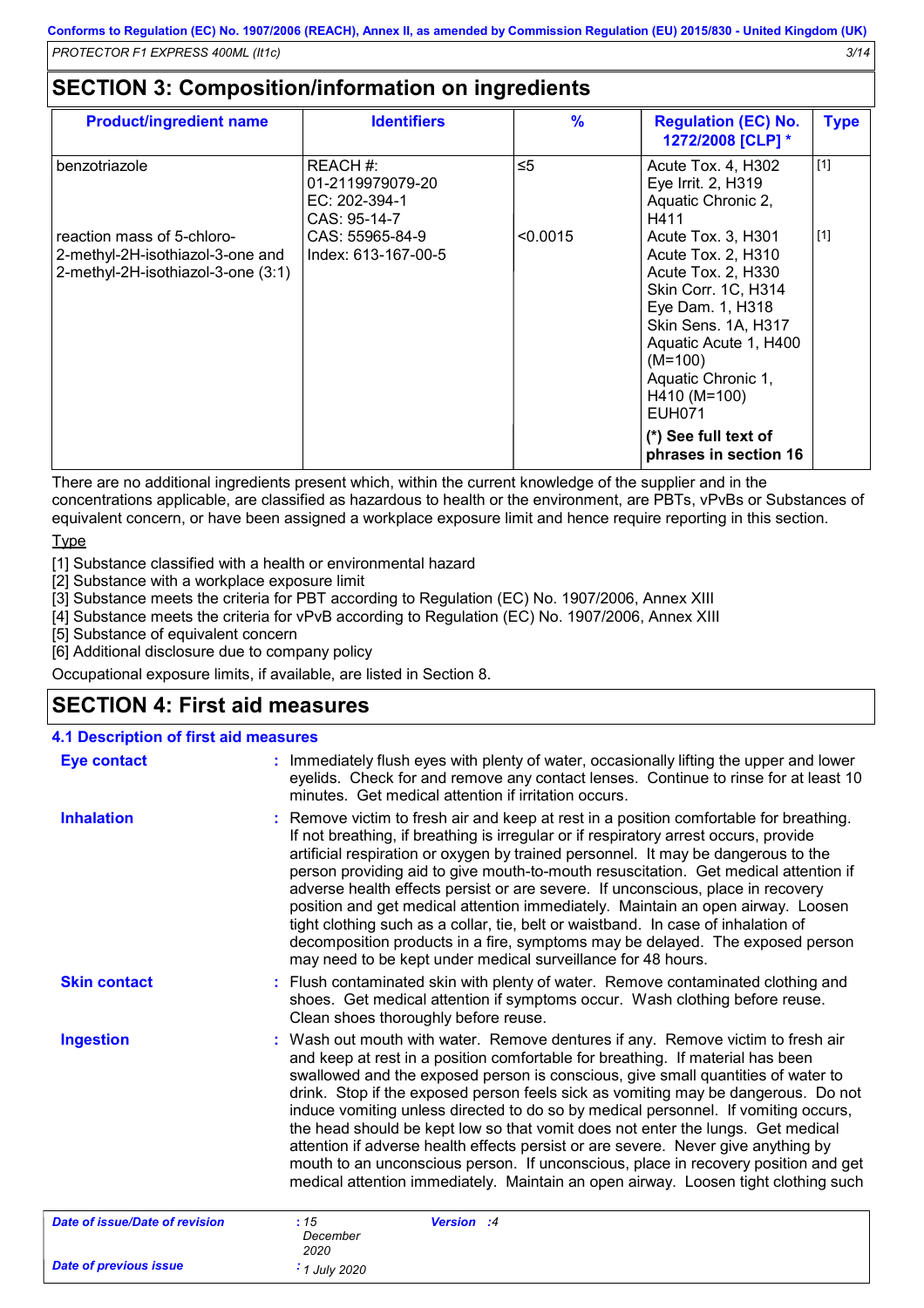| Conforms to Regulation (EC) No. 1907/2006 (REACH), Annex II, as amended by Commission Regulation (EU) 2015/830 - United Kingdom (UK) |      |
|--------------------------------------------------------------------------------------------------------------------------------------|------|
| PROTECTOR F1 EXPRESS 400ML (It1c)                                                                                                    | 4/14 |

## **SECTION 4: First aid measures**

|                                   | as a collar, tie, belt or waistband.                                                                                                                                          |
|-----------------------------------|-------------------------------------------------------------------------------------------------------------------------------------------------------------------------------|
| <b>Protection of first-aiders</b> | : No action shall be taken involving any personal risk or without suitable training. It<br>may be dangerous to the person providing aid to give mouth-to-mouth resuscitation. |

| 4.2 Most important symptoms and effects, both acute and delayed |                                                                                                                                                                          |  |
|-----------------------------------------------------------------|--------------------------------------------------------------------------------------------------------------------------------------------------------------------------|--|
| <b>Potential acute health effects</b>                           |                                                                                                                                                                          |  |
| Eye contact                                                     | : No known significant effects or critical hazards.                                                                                                                      |  |
| <b>Inhalation</b>                                               | : No known significant effects or critical hazards.                                                                                                                      |  |
| <b>Skin contact</b>                                             | : No known significant effects or critical hazards.                                                                                                                      |  |
| <b>Ingestion</b>                                                | : No known significant effects or critical hazards.                                                                                                                      |  |
| <b>Over-exposure signs/symptoms</b>                             |                                                                                                                                                                          |  |
| Eye contact                                                     | : No specific data.                                                                                                                                                      |  |
| <b>Inhalation</b>                                               | : No specific data.                                                                                                                                                      |  |
| <b>Skin contact</b>                                             | : No specific data.                                                                                                                                                      |  |
| Ingestion                                                       | : No specific data.                                                                                                                                                      |  |
|                                                                 | 4.3 Indication of any immediate medical attention and special treatment needed                                                                                           |  |
| <b>Notes to physician</b>                                       | : In case of inhalation of decomposition products in a fire, symptoms may be delayed.<br>The exposed person may need to be kept under medical surveillance for 48 hours. |  |
| <b>Specific treatments</b>                                      | : No specific treatment.                                                                                                                                                 |  |

## **SECTION 5: Firefighting measures**

| 5.1 Extinguishing media<br><b>Suitable extinguishing</b><br>media | : Use an extinguishing agent suitable for the surrounding fire.                                                                                                                                                                                                                                                                                                                                                                                                                                                                                                                                                                         |
|-------------------------------------------------------------------|-----------------------------------------------------------------------------------------------------------------------------------------------------------------------------------------------------------------------------------------------------------------------------------------------------------------------------------------------------------------------------------------------------------------------------------------------------------------------------------------------------------------------------------------------------------------------------------------------------------------------------------------|
| <b>Unsuitable extinguishing</b><br>media                          | : None known.                                                                                                                                                                                                                                                                                                                                                                                                                                                                                                                                                                                                                           |
|                                                                   | 5.2 Special hazards arising from the substance or mixture                                                                                                                                                                                                                                                                                                                                                                                                                                                                                                                                                                               |
| <b>Hazards from the</b><br>substance or mixture                   | : Runoff to sewer may create fire or explosion hazard. In a fire or if heated, a<br>pressure increase will occur and the container may burst, with the risk of a<br>subsequent explosion. Gas may accumulate in low or confined areas or travel a<br>considerable distance to a source of ignition and flash back, causing fire or<br>explosion. Bursting aerosol containers may be propelled from a fire at high speed.<br>This material is harmful to aquatic life with long lasting effects. Fire water<br>contaminated with this material must be contained and prevented from being<br>discharged to any waterway, sewer or drain. |
| <b>Hazardous combustion</b><br>products                           | Decomposition products may include the following materials:<br>carbon dioxide<br>carbon monoxide<br>nitrogen oxides<br>metal oxide/oxides                                                                                                                                                                                                                                                                                                                                                                                                                                                                                               |
| <b>5.3 Advice for firefighters</b>                                |                                                                                                                                                                                                                                                                                                                                                                                                                                                                                                                                                                                                                                         |
| <b>Special protective actions</b><br>for fire-fighters            | : Promptly isolate the scene by removing all persons from the vicinity of the incident if<br>there is a fire. No action shall be taken involving any personal risk or without<br>suitable training. Move containers from fire area if this can be done without risk.<br>Use water spray to keep fire-exposed containers cool.                                                                                                                                                                                                                                                                                                           |

| Date of issue/Date of revision | :15                 | Version :4 |  |
|--------------------------------|---------------------|------------|--|
|                                | December            |            |  |
|                                | 2020                |            |  |
| Date of previous issue         | $\cdot$ 1 July 2020 |            |  |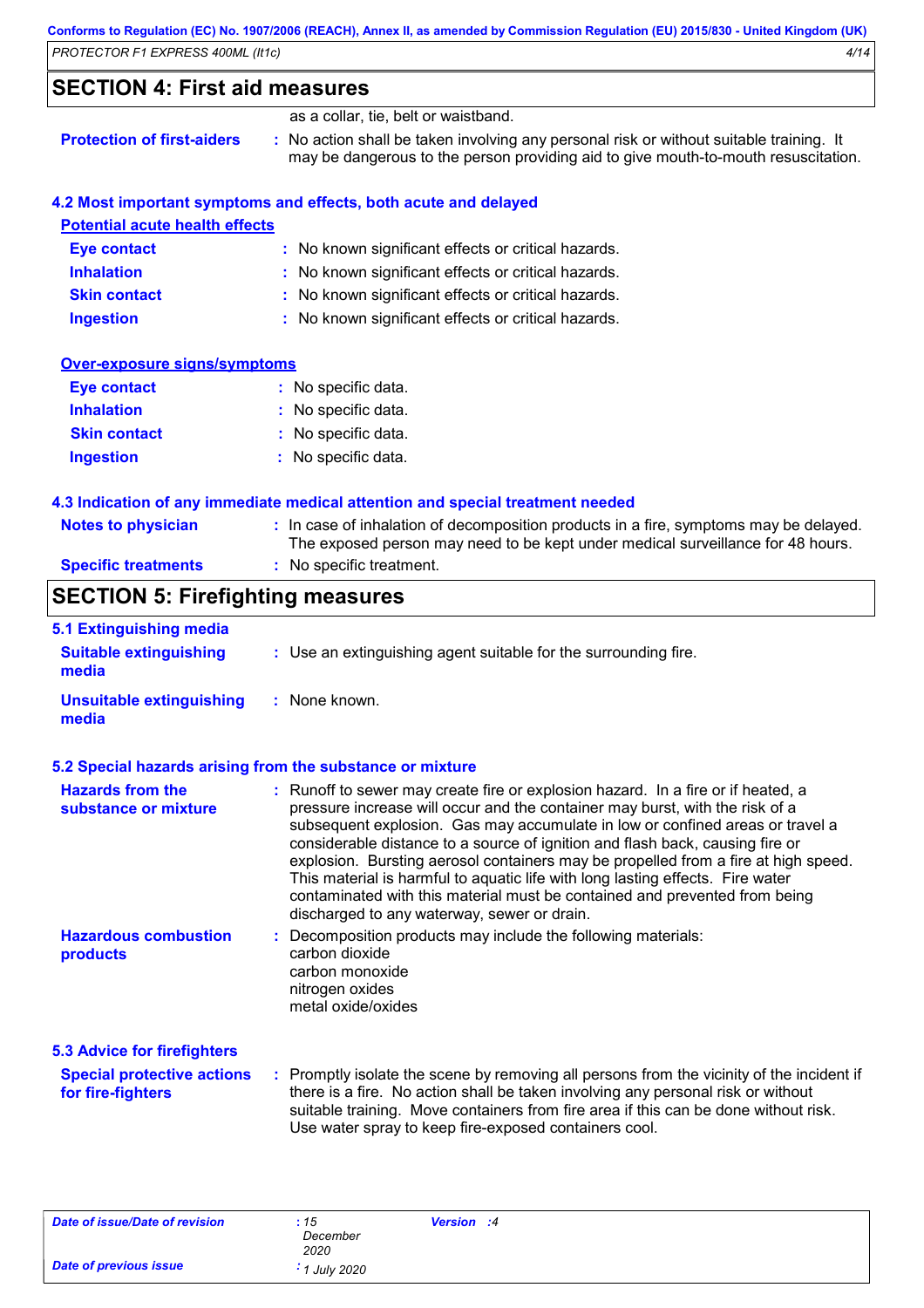### **SECTION 5: Firefighting measures**

|  | <b>Special protective</b><br>equipment for fire-fighters | : Fire-fighters should wear appropriate protective equipment and self-contained<br>breathing apparatus (SCBA) with a full face-piece operated in positive pressure<br>mode. Clothing for fire-fighters (including helmets, protective boots and gloves)<br>conforming to European standard EN 469 will provide a basic level of protection for<br>chemical incidents. |
|--|----------------------------------------------------------|-----------------------------------------------------------------------------------------------------------------------------------------------------------------------------------------------------------------------------------------------------------------------------------------------------------------------------------------------------------------------|
|--|----------------------------------------------------------|-----------------------------------------------------------------------------------------------------------------------------------------------------------------------------------------------------------------------------------------------------------------------------------------------------------------------------------------------------------------------|

### **SECTION 6: Accidental release measures**

**6.1 Personal precautions, protective equipment and emergency procedures**

| For non-emergency<br>personnel          | : No action shall be taken involving any personal risk or without suitable training.<br>Evacuate surrounding areas. Keep unnecessary and unprotected personnel from<br>entering. In the case of aerosols being ruptured, care should be taken due to the<br>rapid escape of the pressurised contents and propellant. If a large number of<br>containers are ruptured, treat as a bulk material spillage according to the<br>instructions in the clean-up section. Do not touch or walk through spilt material.<br>Shut off all ignition sources. No flares, smoking or flames in hazard area. Avoid<br>breathing vapour or mist. Provide adequate ventilation. Wear appropriate respirator<br>when ventilation is inadequate. Put on appropriate personal protective equipment. |
|-----------------------------------------|---------------------------------------------------------------------------------------------------------------------------------------------------------------------------------------------------------------------------------------------------------------------------------------------------------------------------------------------------------------------------------------------------------------------------------------------------------------------------------------------------------------------------------------------------------------------------------------------------------------------------------------------------------------------------------------------------------------------------------------------------------------------------------|
| For emergency responders :              | If specialised clothing is required to deal with the spillage, take note of any<br>information in Section 8 on suitable and unsuitable materials. See also the<br>information in "For non-emergency personnel".                                                                                                                                                                                                                                                                                                                                                                                                                                                                                                                                                                 |
| <b>6.2 Environmental</b><br>precautions | : Avoid dispersal of spilt material and runoff and contact with soil, waterways, drains<br>and sewers. Inform the relevant authorities if the product has caused environmental<br>pollution (sewers, waterways, soil or air). Water polluting material. May be harmful<br>to the environment if released in large quantities.                                                                                                                                                                                                                                                                                                                                                                                                                                                   |
|                                         | 6.3 Methods and material for containment and cleaning up                                                                                                                                                                                                                                                                                                                                                                                                                                                                                                                                                                                                                                                                                                                        |
| <b>Small spill</b>                      | : Stop leak if without risk. Move containers from spill area. Use spark-proof tools and<br>explosion-proof equipment. Dilute with water and mop up if water-soluble.<br>Alternatively, or if water-insoluble, absorb with an inert dry material and place in an<br>appropriate waste disposal container. Dispose of via a licensed waste disposal<br>contractor.                                                                                                                                                                                                                                                                                                                                                                                                                |
| <b>Large spill</b>                      | Stop leak if without risk. Move containers from spill area. Use spark-proof tools and<br>explosion-proof equipment. Approach the release from upwind. Prevent entry into<br>sewers, water courses, basements or confined areas. Wash spillages into an<br>effluent treatment plant or proceed as follows. Contain and collect spillage with non-<br>combustible, absorbent material e.g. sand, earth, vermiculite or diatomaceous earth<br>and place in container for disposal according to local regulations. Dispose of via a<br>licensed waste disposal contractor. Contaminated absorbent material may pose the<br>same hazard as the spilt product.                                                                                                                        |
| 64 Reference to other                   | • See Section 1 for emergency contact information                                                                                                                                                                                                                                                                                                                                                                                                                                                                                                                                                                                                                                                                                                                               |

**6.4 Reference to sections** Tor emergency contact information. See Section 8 for information on appropriate personal protective equipment. See Section 13 for additional waste treatment information. **:**

### **SECTION 7: Handling and storage**

The information in this section contains generic advice and guidance. The list of Identified Uses in Section 1 should be consulted for any available use-specific information provided in the Exposure Scenario(s).

### **7.1 Precautions for safe handling**

| <b>Protective measures</b>     | : Put on appropriate personal protective equipment (see Section 8). Pressurised<br>container: protect from sunlight and do not expose to temperature exceeding 50°C.<br>Do not pierce or burn, even after use. Do not ingest. Avoid contact with eyes, skin<br>and clothing. Avoid breathing vapour or mist. Avoid release to the environment.<br>Use only with adequate ventilation. Wear appropriate respirator when ventilation is<br>inadequate. Keep in the original container or an approved alternative made from a<br>compatible material, kept tightly closed when not in use. Store and use away from<br>heat, sparks, open flame or any other ignition source. Use explosion-proof electrical |
|--------------------------------|----------------------------------------------------------------------------------------------------------------------------------------------------------------------------------------------------------------------------------------------------------------------------------------------------------------------------------------------------------------------------------------------------------------------------------------------------------------------------------------------------------------------------------------------------------------------------------------------------------------------------------------------------------------------------------------------------------|
| Date of issue/Date of revision | Version :4<br>:15<br>December                                                                                                                                                                                                                                                                                                                                                                                                                                                                                                                                                                                                                                                                            |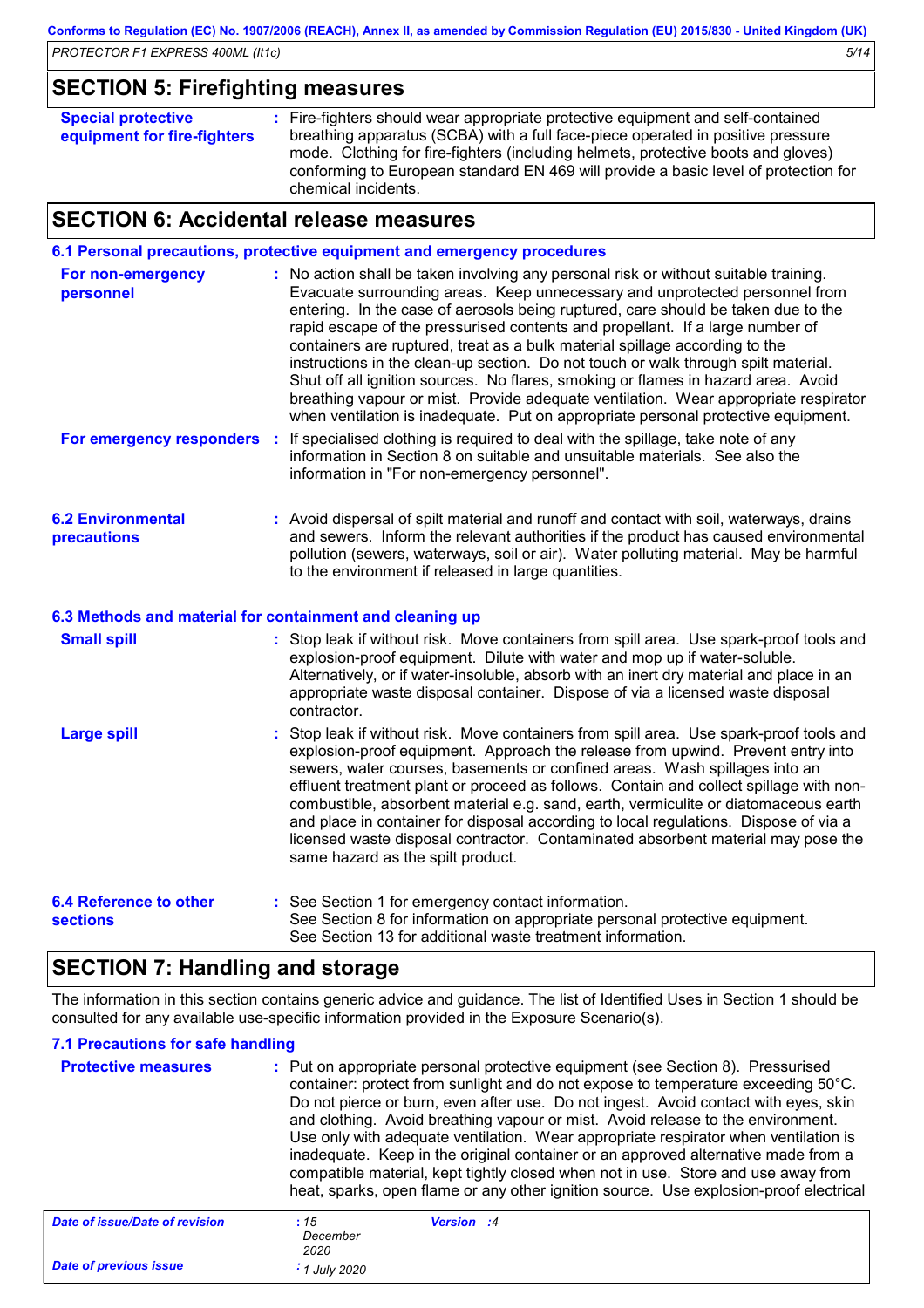### **SECTION 7: Handling and storage**

|                                                  | (ventilating, lighting and material handling) equipment. Use only non-sparking tools.<br>Empty containers retain product residue and can be hazardous. Do not reuse                                                                                                                                                                                           |
|--------------------------------------------------|---------------------------------------------------------------------------------------------------------------------------------------------------------------------------------------------------------------------------------------------------------------------------------------------------------------------------------------------------------------|
|                                                  | container.                                                                                                                                                                                                                                                                                                                                                    |
| <b>Advice on general</b><br>occupational hygiene | : Eating, drinking and smoking should be prohibited in areas where this material is<br>handled, stored and processed. Workers should wash hands and face before<br>eating, drinking and smoking. Remove contaminated clothing and protective<br>equipment before entering eating areas. See also Section 8 for additional<br>information on hygiene measures. |

#### **7.2 Conditions for safe storage, including any incompatibilities**

Store between the following temperatures: 5 to 35°C (41 to 95°F). Store in accordance with local regulations. Store in original container protected from direct sunlight in a dry, cool and well-ventilated area, away from incompatible materials (see Section 10) and food and drink. Keep container tightly closed and sealed until ready for use. Containers that have been opened must be carefully resealed and kept upright to prevent leakage. Do not store in unlabelled containers. Use appropriate containment to avoid environmental contamination. See Section 10 for incompatible materials before handling or use.

#### **7.3 Specific end use(s)**

Consumer applications, Professional applications. Water-boiler treatment.

### **SECTION 8: Exposure controls/personal protection**

The information in this section contains generic advice and guidance. Information is provided based on typical anticipated uses of the product. Additional measures might be required for bulk handling or other uses that could significantly increase worker exposure or environmental releases.

#### **8.1 Control parameters**

#### **Occupational exposure limits**

No exposure limit value known.

**Recommended monitoring procedures :** If this product contains ingredients with exposure limits, personal, workplace atmosphere or biological monitoring may be required to determine the effectiveness of the ventilation or other control measures and/or the necessity to use respiratory protective equipment. Reference should be made to monitoring standards, such as the following: European Standard EN 689 (Workplace atmospheres - Guidance for the assessment of exposure by inhalation to chemical agents for comparison with limit values and measurement strategy) European Standard EN 14042 (Workplace atmospheres - Guide for the application and use of procedures for the assessment of exposure to chemical and biological agents) European Standard EN 482 (Workplace atmospheres - General requirements for the performance of procedures for the measurement of chemical agents) Reference to national guidance documents for methods for the determination of hazardous substances will also be required.

#### **DNELs/DMELs**

| <b>Product/ingredient name</b> | <b>Type</b><br><b>Exposure</b>  |                                              | <b>Value</b>                      | <b>Population</b>     | <b>Effects</b> |
|--------------------------------|---------------------------------|----------------------------------------------|-----------------------------------|-----------------------|----------------|
| benzotriazole                  | <b>DNEL</b><br>Short term Oral  |                                              | $0.54$ mg/<br>kg bw/day           | General<br>population | Systemic       |
|                                | <b>DNEL</b><br>Long term Oral   |                                              | $0.54 \; \text{mg}/$<br>kg bw/day | General<br>population | Systemic       |
|                                | <b>DNEL</b>                     | Long term Dermal                             | $0.54 \; \text{mg}/$<br>kg bw/day | General<br>population | Systemic       |
|                                | <b>DNEL</b><br>Long term Dermal |                                              | 1.08 mg/<br>kg bw/day             | Workers               | Systemic       |
|                                | <b>DNEL</b>                     |                                              | $9.55 \text{ mg/m}^3$             | General<br>population | Systemic       |
|                                | <b>DNEL</b>                     | <b>Inhalation</b><br>Long term<br>Inhalation | 19 mg/m <sup>3</sup>              | Workers               | Systemic       |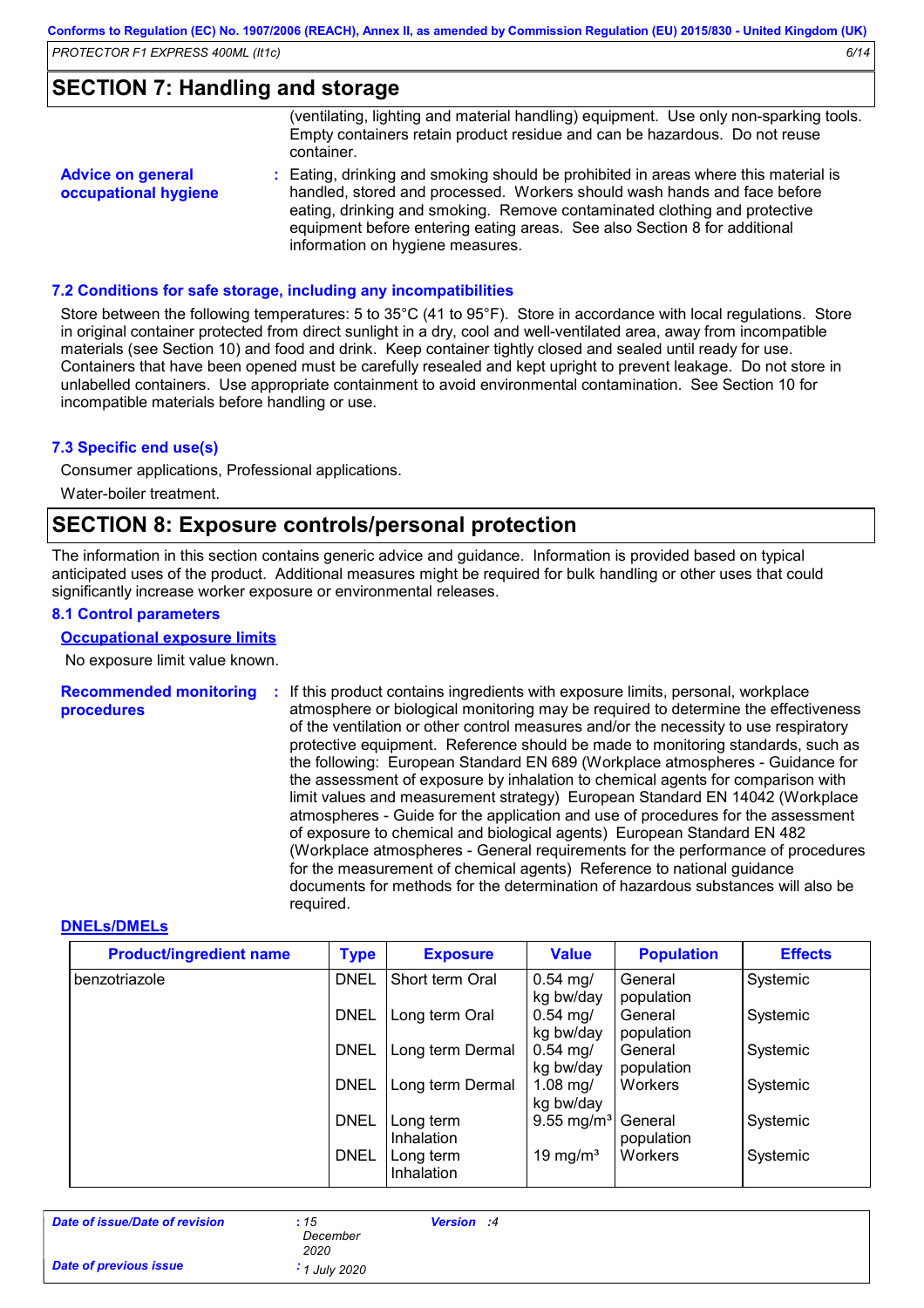### **SECTION 8: Exposure controls/personal protection**

#### **PNECs**

No PNECs available

| <b>8.2 Exposure controls</b>               |                                                                                                                                                                                                                                                                                                                                                                                                                                                                                                                                                                                                                                                                          |
|--------------------------------------------|--------------------------------------------------------------------------------------------------------------------------------------------------------------------------------------------------------------------------------------------------------------------------------------------------------------------------------------------------------------------------------------------------------------------------------------------------------------------------------------------------------------------------------------------------------------------------------------------------------------------------------------------------------------------------|
| <b>Appropriate engineering</b><br>controls | : The engineering controls also need to keep gas, vapour or dust concentrations<br>below any lower explosive limits. Use explosion-proof ventilation equipment.                                                                                                                                                                                                                                                                                                                                                                                                                                                                                                          |
| <b>Individual protection measures</b>      |                                                                                                                                                                                                                                                                                                                                                                                                                                                                                                                                                                                                                                                                          |
| <b>Hygiene measures</b>                    | : Wash hands, forearms and face thoroughly after handling chemical products,<br>before eating, smoking and using the lavatory and at the end of the working period.<br>Appropriate techniques should be used to remove potentially contaminated clothing.<br>Wash contaminated clothing before reusing. Ensure that eyewash stations and<br>safety showers are close to the workstation location.                                                                                                                                                                                                                                                                        |
| <b>Eye/face protection</b>                 | Safety eyewear complying with an approved standard should be used when a risk<br>assessment indicates this is necessary to avoid exposure to liquid splashes, mists,<br>gases or dusts. If contact is possible, the following protection should be worn,<br>unless the assessment indicates a higher degree of protection: safety glasses with<br>side-shields. Recommended: None assigned.                                                                                                                                                                                                                                                                              |
| <b>Skin protection</b>                     |                                                                                                                                                                                                                                                                                                                                                                                                                                                                                                                                                                                                                                                                          |
| <b>Hand protection</b>                     | : Chemical-resistant, impervious gloves complying with an approved standard should<br>be worn at all times when handling chemical products if a risk assessment indicates<br>this is necessary. Considering the parameters specified by the glove manufacturer,<br>check during use that the gloves are still retaining their protective properties. It<br>should be noted that the time to breakthrough for any glove material may be<br>different for different glove manufacturers. In the case of mixtures, consisting of<br>several substances, the protection time of the gloves cannot be accurately<br>estimated. < 1 hour (breakthrough time): disposable vinyl |
| <b>Body protection</b>                     | : Personal protective equipment for the body should be selected based on the task<br>being performed and the risks involved and should be approved by a specialist<br>before handling this product. Recommended: None assigned.                                                                                                                                                                                                                                                                                                                                                                                                                                          |
| <b>Other skin protection</b>               | : Appropriate footwear and any additional skin protection measures should be<br>selected based on the task being performed and the risks involved and should be<br>approved by a specialist before handling this product.                                                                                                                                                                                                                                                                                                                                                                                                                                                |
| <b>Respiratory protection</b>              | : Based on the hazard and potential for exposure, select a respirator that meets the<br>appropriate standard or certification. Respirators must be used according to a<br>respiratory protection program to ensure proper fitting, training, and other important<br>aspects of use. Recommended: None assigned.                                                                                                                                                                                                                                                                                                                                                          |
| <b>Environmental exposure</b><br>controls  | : Emissions from ventilation or work process equipment should be checked to<br>ensure they comply with the requirements of environmental protection legislation.<br>In some cases, fume scrubbers, filters or engineering modifications to the process<br>equipment will be necessary to reduce emissions to acceptable levels.                                                                                                                                                                                                                                                                                                                                          |

## **SECTION 9: Physical and chemical properties**

*Date of previous issue : 1 July 2020*

| 9.1 Information on basic physical and chemical properties |                                                                 |  |  |  |  |  |
|-----------------------------------------------------------|-----------------------------------------------------------------|--|--|--|--|--|
| <b>Appearance</b>                                         |                                                                 |  |  |  |  |  |
| <b>Physical state</b>                                     | $:$ Liquid.                                                     |  |  |  |  |  |
| <b>Colour</b>                                             | : Yellow. [Light]                                               |  |  |  |  |  |
| <b>Odour</b>                                              | : Aromatic. [Slight]                                            |  |  |  |  |  |
| <b>Odour threshold</b>                                    | : Testing not technically possible.                             |  |  |  |  |  |
| рH                                                        | : 8.4                                                           |  |  |  |  |  |
| <b>Melting point/freezing point</b>                       | : There are no data available on the mixture itself.            |  |  |  |  |  |
| Initial boiling point and<br>boiling range                | $\therefore$ There are no data available on the mixture itself. |  |  |  |  |  |
| <b>Flash point</b>                                        | : No specific data.                                             |  |  |  |  |  |
| Date of issue/Date of revision                            | :15<br>Version :4<br>December<br>2020                           |  |  |  |  |  |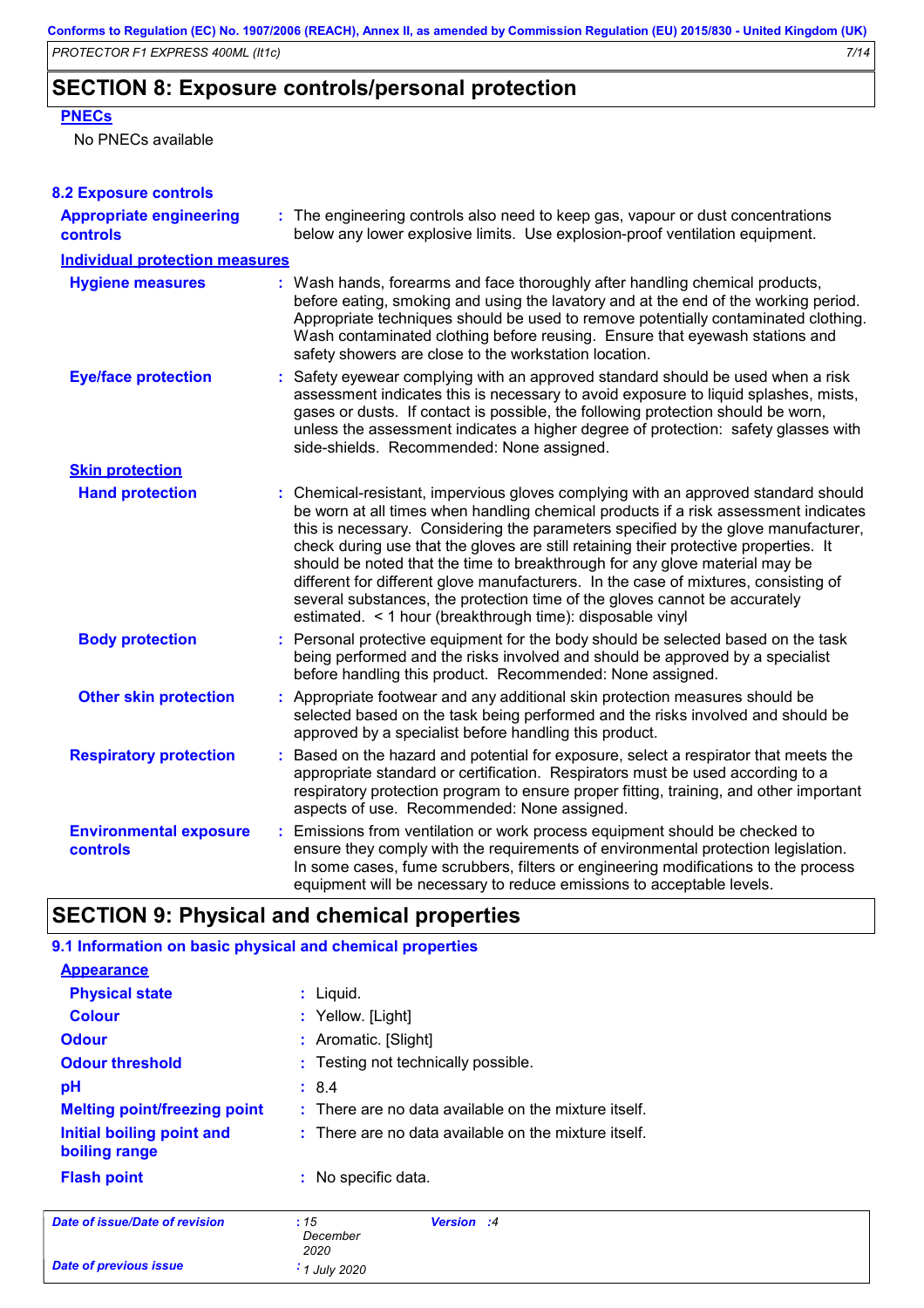## **SECTION 9: Physical and chemical properties**

| <b>Evaporation rate</b>                                | $:$ There are no data available on the mixture itself.                                       |
|--------------------------------------------------------|----------------------------------------------------------------------------------------------|
| <b>Flammability (solid, gas)</b>                       | There are no data available on the mixture itself.                                           |
| <b>Upper/lower flammability or</b><br>explosive limits | $:$ There are no data available on the mixture itself.                                       |
| <b>Vapour pressure</b>                                 | $:$ There are no data available on the mixture itself.                                       |
| <b>Vapour density</b>                                  | $:$ There are no data available on the mixture itself.                                       |
| <b>Density</b>                                         | : $1.167$ g/cm <sup>3</sup>                                                                  |
| <b>Solubility(ies)</b>                                 | Easily soluble in the following materials: cold water.                                       |
| water                                                  | <b>Partition coefficient: n-octanol/:</b> There are no data available on the mixture itself. |
| <b>Auto-ignition temperature</b>                       | $:$ There are no data available on the mixture itself.                                       |
| <b>Decomposition temperature</b>                       | $:$ There are no data available on the mixture itself.                                       |
| <b>Viscosity</b>                                       | $:$ There are no data available on the mixture itself.                                       |
| <b>Explosive properties</b>                            | There are no data available on the mixture itself.                                           |
| <b>Oxidising properties</b>                            | $:$ There are no data available on the mixture itself.                                       |
| 9.2 Other information                                  |                                                                                              |

**Solubility in water :** There are no data available on the mixture itself.

No additional information.

## **SECTION 10: Stability and reactivity**

| <b>10.1 Reactivity</b>                            |    | : Not available.                                                                                          |
|---------------------------------------------------|----|-----------------------------------------------------------------------------------------------------------|
| <b>10.2 Chemical stability</b>                    |    | : The product is stable.                                                                                  |
| <b>10.3 Possibility of</b><br>hazardous reactions |    | : Under normal conditions of storage and use, hazardous reactions will not occur.                         |
| <b>10.4 Conditions to avoid</b>                   |    | : Avoid all possible sources of ignition (spark or flame).                                                |
| <b>10.5 Incompatible materials</b>                | п. | See Section 10.1.                                                                                         |
| <b>10.6 Hazardous</b><br>decomposition products   |    | : Under normal conditions of storage and use, hazardous decomposition products<br>should not be produced. |

### **SECTION 11: Toxicological information**

### **11.1 Information on toxicological effects**

#### **Acute toxicity**

| <b>Product/ingredient name</b>                                                                                                      | <b>Result</b>                                        | <b>Species</b> | <b>Dose</b>           | <b>Exposure</b> |
|-------------------------------------------------------------------------------------------------------------------------------------|------------------------------------------------------|----------------|-----------------------|-----------------|
| <u>l</u> benzotriazole<br>reaction mass of 5-chloro-<br>2-methyl-2H-isothiazol-<br>3-one and 2-methyl-2H-<br>isothiazol-3-one (3:1) | ILD50 Oral<br>ILD50 Oral                             | Rat<br>Rat     | 560 mg/kg<br>53 mg/kg |                 |
| <b>Conclusion/Summary</b>                                                                                                           | : There are no data available on the mixture itself. |                |                       |                 |

**Acute toxicity estimates**

| Date of issue/Date of revision | : 15<br>December<br>2020 | Version :4 |  |
|--------------------------------|--------------------------|------------|--|
| <b>Date of previous issue</b>  | $\cdot$ 1 July 2020      |            |  |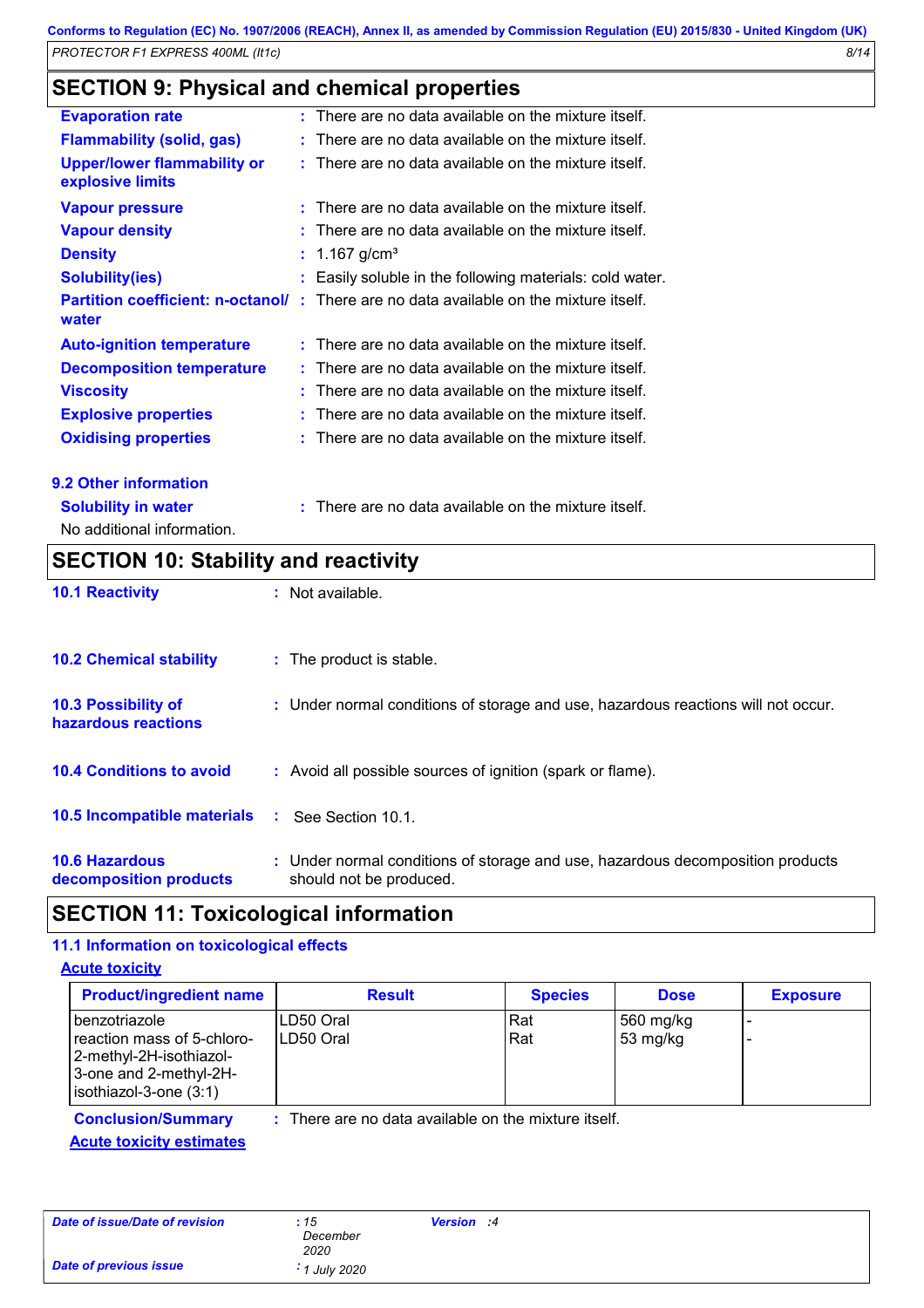## **SECTION 11: Toxicological information**

*Date of previous issue : 1 July 2020*

| Route | <b>ATE value</b> |
|-------|------------------|
| Oral  | 16784.24 mg/kg   |

### **Irritation/Corrosion**

| <b>Product/ingredient name</b>                                                                   | <b>Result</b>                                                                              | <b>Species</b>  | <b>Score</b> | <b>Exposure</b> | <b>Observation</b> |
|--------------------------------------------------------------------------------------------------|--------------------------------------------------------------------------------------------|-----------------|--------------|-----------------|--------------------|
| benzotriazole<br>reaction mass of 5-chloro-<br>2-methyl-2H-isothiazol-<br>3-one and 2-methyl-2H- | Eyes - Severe irritant<br>Skin - Severe irritant                                           | Rabbit<br>Human | ÷,           | 100 mg<br>0.01% |                    |
| isothiazol-3-one (3:1)                                                                           |                                                                                            |                 |              |                 |                    |
| <b>Conclusion/Summary</b>                                                                        |                                                                                            |                 |              |                 |                    |
| <b>Skin</b>                                                                                      | : There are no data available on the mixture itself.                                       |                 |              |                 |                    |
| <b>Eyes</b>                                                                                      | There are no data available on the mixture itself.                                         |                 |              |                 |                    |
| : There are no data available on the mixture itself.<br><b>Respiratory</b>                       |                                                                                            |                 |              |                 |                    |
| <b>Sensitisation</b>                                                                             |                                                                                            |                 |              |                 |                    |
| <b>Conclusion/Summary</b>                                                                        |                                                                                            |                 |              |                 |                    |
| <b>Skin</b>                                                                                      | : There are no data available on the mixture itself.                                       |                 |              |                 |                    |
| <b>Respiratory</b>                                                                               | : There are no data available on the mixture itself.                                       |                 |              |                 |                    |
| <b>Mutagenicity</b>                                                                              |                                                                                            |                 |              |                 |                    |
| <b>Conclusion/Summary</b>                                                                        | : There are no data available on the mixture itself.                                       |                 |              |                 |                    |
| <b>Carcinogenicity</b>                                                                           |                                                                                            |                 |              |                 |                    |
| <b>Conclusion/Summary</b>                                                                        | : There are no data available on the mixture itself.                                       |                 |              |                 |                    |
| <b>Reproductive toxicity</b>                                                                     |                                                                                            |                 |              |                 |                    |
| <b>Conclusion/Summary</b>                                                                        | : There are no data available on the mixture itself.                                       |                 |              |                 |                    |
| <b>Teratogenicity</b>                                                                            |                                                                                            |                 |              |                 |                    |
| <b>Conclusion/Summary</b>                                                                        | : There are no data available on the mixture itself.                                       |                 |              |                 |                    |
| <b>Specific target organ toxicity (single exposure)</b>                                          |                                                                                            |                 |              |                 |                    |
| Not available.                                                                                   |                                                                                            |                 |              |                 |                    |
| <b>Specific target organ toxicity (repeated exposure)</b>                                        |                                                                                            |                 |              |                 |                    |
| Not available.                                                                                   |                                                                                            |                 |              |                 |                    |
|                                                                                                  |                                                                                            |                 |              |                 |                    |
| <b>Aspiration hazard</b>                                                                         |                                                                                            |                 |              |                 |                    |
| Not available.                                                                                   |                                                                                            |                 |              |                 |                    |
|                                                                                                  | Information on likely routes : There are no data available on the mixture itself.          |                 |              |                 |                    |
| of exposure                                                                                      |                                                                                            |                 |              |                 |                    |
|                                                                                                  | Symptoms related to the physical, chemical and toxicological characteristics               |                 |              |                 |                    |
| <b>Eye contact</b>                                                                               | : No specific data.                                                                        |                 |              |                 |                    |
| <b>Inhalation</b>                                                                                | : No specific data.                                                                        |                 |              |                 |                    |
| <b>Skin contact</b>                                                                              | : No specific data.                                                                        |                 |              |                 |                    |
| <b>Ingestion</b>                                                                                 | : No specific data.                                                                        |                 |              |                 |                    |
|                                                                                                  | Delayed and immediate effects as well as chronic effects from short and long-term exposure |                 |              |                 |                    |
| <b>Short term exposure</b>                                                                       |                                                                                            |                 |              |                 |                    |
| <b>Potential immediate</b><br>effects                                                            | : Not available.                                                                           |                 |              |                 |                    |
| <b>Potential delayed effects</b>                                                                 | : Not available.                                                                           |                 |              |                 |                    |
| <b>Long term exposure</b>                                                                        |                                                                                            |                 |              |                 |                    |
| <b>Date of issue/Date of revision</b>                                                            | :15<br>Version :4<br>December<br>2020                                                      |                 |              |                 |                    |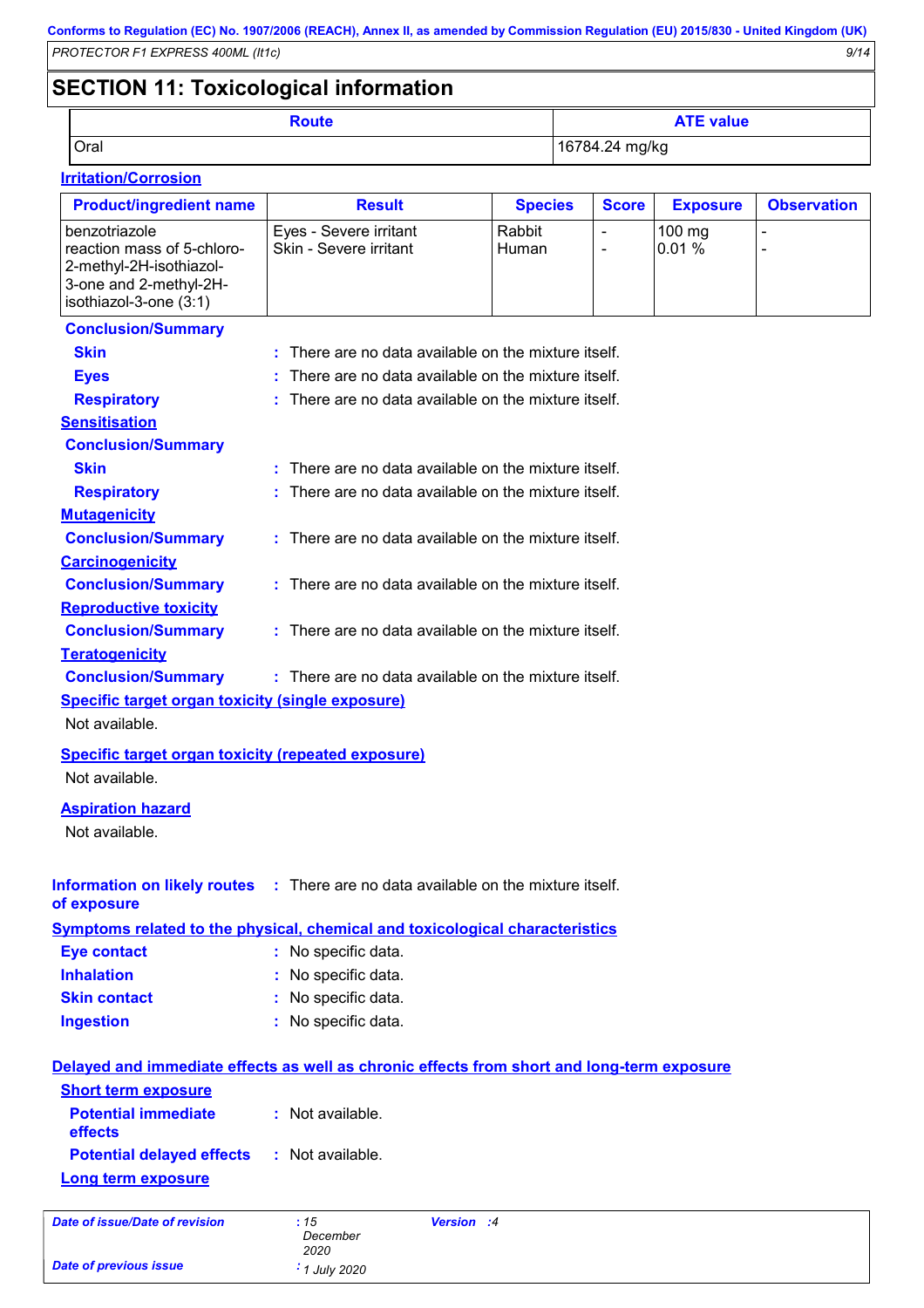### **SECTION 11: Toxicological information**

| <b>Potential immediate</b><br>effects             | : Not available.                                    |
|---------------------------------------------------|-----------------------------------------------------|
| <b>Potential delayed effects : Not available.</b> |                                                     |
| <b>Potential chronic health effects</b>           |                                                     |
| Not available.                                    |                                                     |
| <b>Conclusion/Summary</b>                         | : Not available.                                    |
| <b>General</b>                                    | : No known significant effects or critical hazards. |
| <b>Carcinogenicity</b>                            | : No known significant effects or critical hazards. |
| <b>Mutagenicity</b>                               | : No known significant effects or critical hazards. |
| <b>Teratogenicity</b>                             | : No known significant effects or critical hazards. |
| <b>Developmental effects</b>                      | : No known significant effects or critical hazards. |
| <b>Fertility effects</b>                          | : No known significant effects or critical hazards. |

#### **Other information :**

: Not available.

### **SECTION 12: Ecological information**

#### **12.1 Toxicity**

| <b>Product/ingredient name</b> | <b>Result</b>                                            | <b>Species</b>                                                   | <b>Exposure</b>         |
|--------------------------------|----------------------------------------------------------|------------------------------------------------------------------|-------------------------|
| benzotriazole                  | Acute EC50 15.8 mg/l<br>Acute LC50 102 mg/l Fresh water  | Daphnia - Daphnia galeata<br>Crustaceans - Ceriodaphnia<br>dubia | 148 hours<br>l 48 hours |
|                                | Acute LC50 65 mg/l Fresh water<br>Chronic EC10 1.18 mg/l | Fish - Pimephales promelas<br>Algae - Desmodesmus<br>subspicatus | 96 hours<br>72 hours    |
|                                | Chronic EC10 0.97 mg/l                                   | Daphnia - Daphnia galeata                                        | 21 days                 |
| <b>Conclusion/Summary</b>      | Not available.                                           |                                                                  |                         |

### **12.2 Persistence and degradability**

**Conclusion/Summary :** Not available.

#### **12.3 Bioaccumulative potential**

| <b>Product/ingredient name</b> | $ $ LogP <sub>ow</sub> | <b>BCF</b> | <b>Potential</b> |
|--------------------------------|------------------------|------------|------------------|
| I benzotriazole                | 44. ا                  |            | l Iow            |

#### **12.4 Mobility in soil**

| <b>Soil/water partition</b><br><b>coefficient (Koc)</b> | : Not available. |
|---------------------------------------------------------|------------------|
| <b>Mobility</b>                                         | : Not available. |

#### **12.5 Results of PBT and vPvB assessment**

This mixture does not contain any substances that are assessed to be a PBT or a vPvB.

**12.6 Other adverse effects :** No known significant effects or critical hazards.

| Date of issue/Date of revision | :15<br>December<br>2020 | Version :4 |  |
|--------------------------------|-------------------------|------------|--|
| <b>Date of previous issue</b>  | 1 July 2020             |            |  |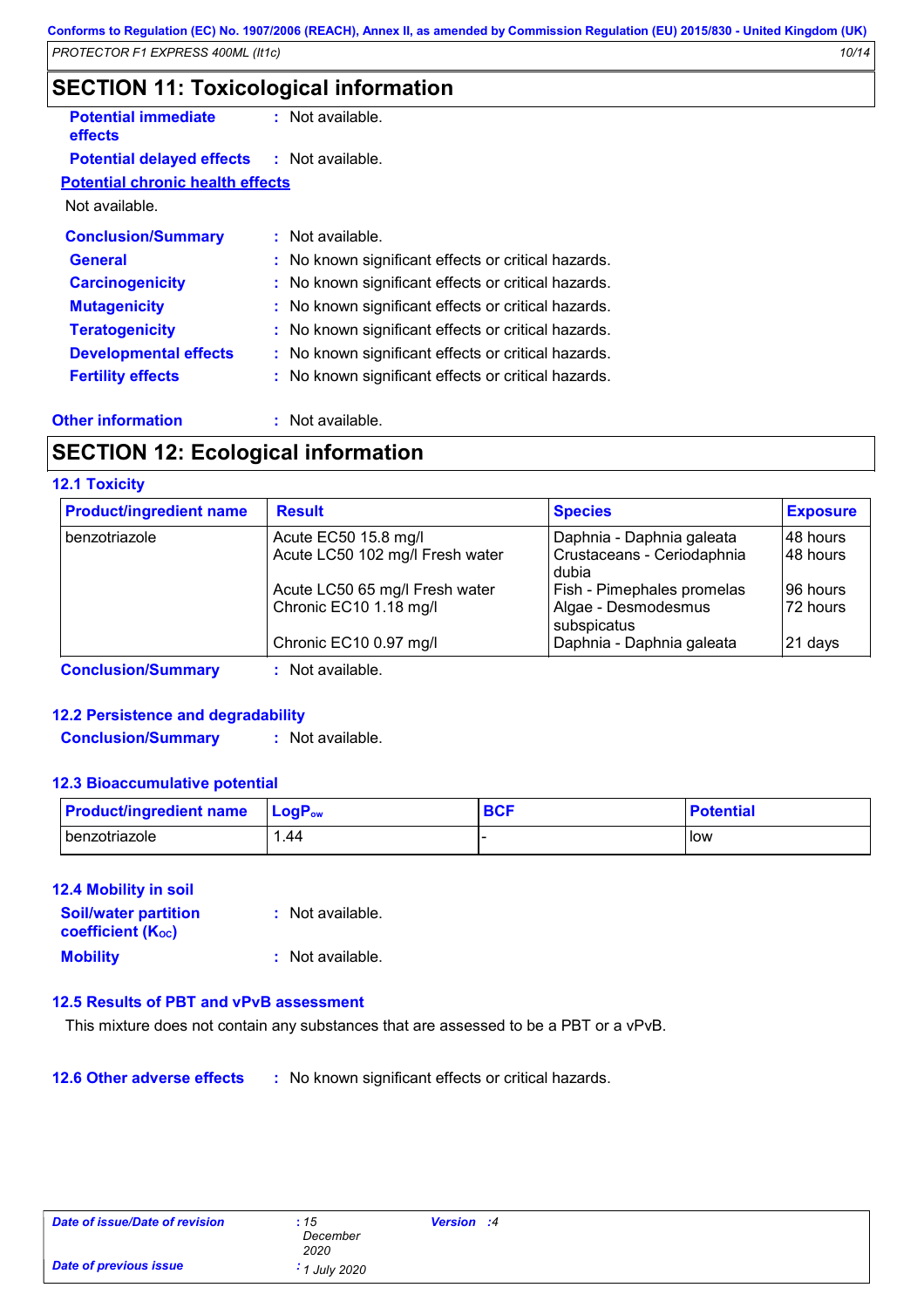### **SECTION 13: Disposal considerations**

The information in this section contains generic advice and guidance. The list of Identified Uses in Section 1 should be consulted for any available use-specific information provided in the Exposure Scenario(s).

#### **13.1 Waste treatment methods**

| <b>Product</b>             |                                                                                                                                                                                                                                                                                                                                                                                                                                                                                                                                                      |
|----------------------------|------------------------------------------------------------------------------------------------------------------------------------------------------------------------------------------------------------------------------------------------------------------------------------------------------------------------------------------------------------------------------------------------------------------------------------------------------------------------------------------------------------------------------------------------------|
| <b>Methods of disposal</b> | : The generation of waste should be avoided or minimised wherever possible.<br>Disposal of this product, solutions and any by-products should at all times comply<br>with the requirements of environmental protection and waste disposal legislation<br>and any regional local authority requirements. Dispose of surplus and non-<br>recyclable products via a licensed waste disposal contractor. Waste should not be<br>disposed of untreated to the sewer unless fully compliant with the requirements of<br>all authorities with jurisdiction. |
| <b>Hazardous waste</b>     | : The classification of the product may meet the criteria for a hazardous waste.                                                                                                                                                                                                                                                                                                                                                                                                                                                                     |
| <b>Packaging</b>           |                                                                                                                                                                                                                                                                                                                                                                                                                                                                                                                                                      |
| <b>Methods of disposal</b> | : The generation of waste should be avoided or minimised wherever possible. Waste<br>packaging should be recycled. Incineration or landfill should only be considered<br>when recycling is not feasible.                                                                                                                                                                                                                                                                                                                                             |
| <b>Special precautions</b> | : This material and its container must be disposed of in a safe way. Care should be<br>taken when handling emptied containers that have not been cleaned or rinsed out.<br>Empty containers or liners may retain some product residues. Avoid dispersal of<br>spilt material and runoff and contact with soil, waterways, drains and sewers.                                                                                                                                                                                                         |

### **SECTION 14: Transport information**

|                                                | <b>ADR/RID</b>                                                                   | <b>IMDG</b>                              | <b>IATA</b>             |
|------------------------------------------------|----------------------------------------------------------------------------------|------------------------------------------|-------------------------|
| 14.1 UN number                                 | <b>UN1950</b>                                                                    | <b>UN1950</b>                            | <b>UN1950</b>           |
| 14.2 UN proper<br>shipping name                | Aerosols, non-flammable                                                          | Aerosols, non-flammable                  | Aerosols, non-flammable |
| <b>14.3 Transport</b><br>hazard class(es)      | $\overline{2}$                                                                   | 2.2                                      | 2.2                     |
| <b>14.4 Packing</b><br>group                   |                                                                                  |                                          |                         |
| 14.5<br><b>Environmental</b><br><b>hazards</b> | No.                                                                              | No.<br>Not a pollutant.                  | No.                     |
| <b>Additional</b><br>information               | <b>Limited quantity Yes</b><br>Tunnel code E<br><b>Classification code</b><br>5A | <b>Emergency schedules F-D,</b><br>$S-U$ | $\blacksquare$          |

**14.6 Special precautions for user**

**Transport within user's premises:** always transport in closed containers that are **:** upright and secure. Ensure that persons transporting the product know what to do in the event of an accident or spillage.

**14.7 Transport in bulk according to IMO instruments**

: Not available.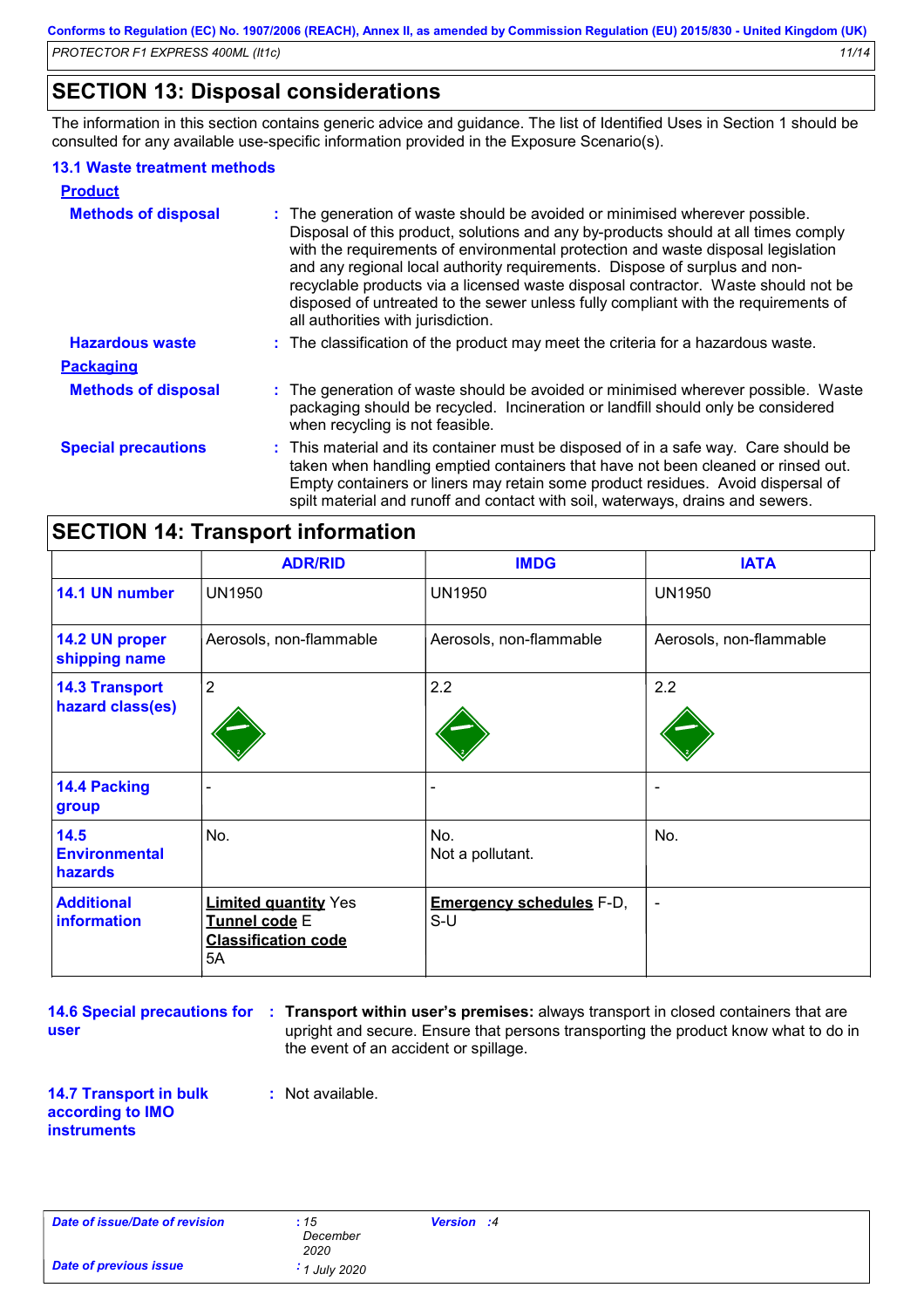### **SECTION 15: Regulatory information**

### **Other EU regulations Annex XVII - Restrictions on the manufacture, placing on the market and use of certain dangerous substances, mixtures and articles** : Not applicable. **Europe inventory :** Not determined. **15.1 Safety, health and environmental regulations/legislation specific for the substance or mixture EU Regulation (EC) No. 1907/2006 (REACH) Annex XIV - List of substances subject to authorisation Substances of very high concern** None of the components are listed. **Seveso Directive (2012/18/EU)** This product is not controlled under the Seveso Directive. **Annex XIV** None of the components are listed. **Ingredient name** Not listed. **EU - Restriction of Hazardous Substances Directive (RoHS) CAS no. Status**

| <b>International regulations</b>          |                                                                                               |
|-------------------------------------------|-----------------------------------------------------------------------------------------------|
| <b>International lists</b>                |                                                                                               |
| <b>National inventory</b>                 |                                                                                               |
| <b>Australia</b>                          | : Not determined.                                                                             |
| <b>Canada</b>                             | : Not determined.                                                                             |
| <b>China</b>                              | : All components are listed or exempted.                                                      |
| <b>Japan</b>                              | : Japan inventory (ENCS): Not determined.<br><b>Japan inventory (ISHL)</b> : Not determined.  |
| <b>Malaysia</b>                           | : Not determined                                                                              |
| <b>New Zealand</b>                        | : All components are listed or exempted.                                                      |
| <b>Philippines</b>                        | : Not determined.                                                                             |
| <b>Republic of Korea</b>                  | : Not determined.                                                                             |
| <b>Taiwan</b>                             | : All components are listed or exempted.                                                      |
| <b>Turkey</b>                             | : Not determined.                                                                             |
| <b>United States</b>                      | : Not determined.                                                                             |
| <b>15.2 Chemical safety</b><br>assessment | This product contains substances for which Chemical Safety Assessments are still<br>required. |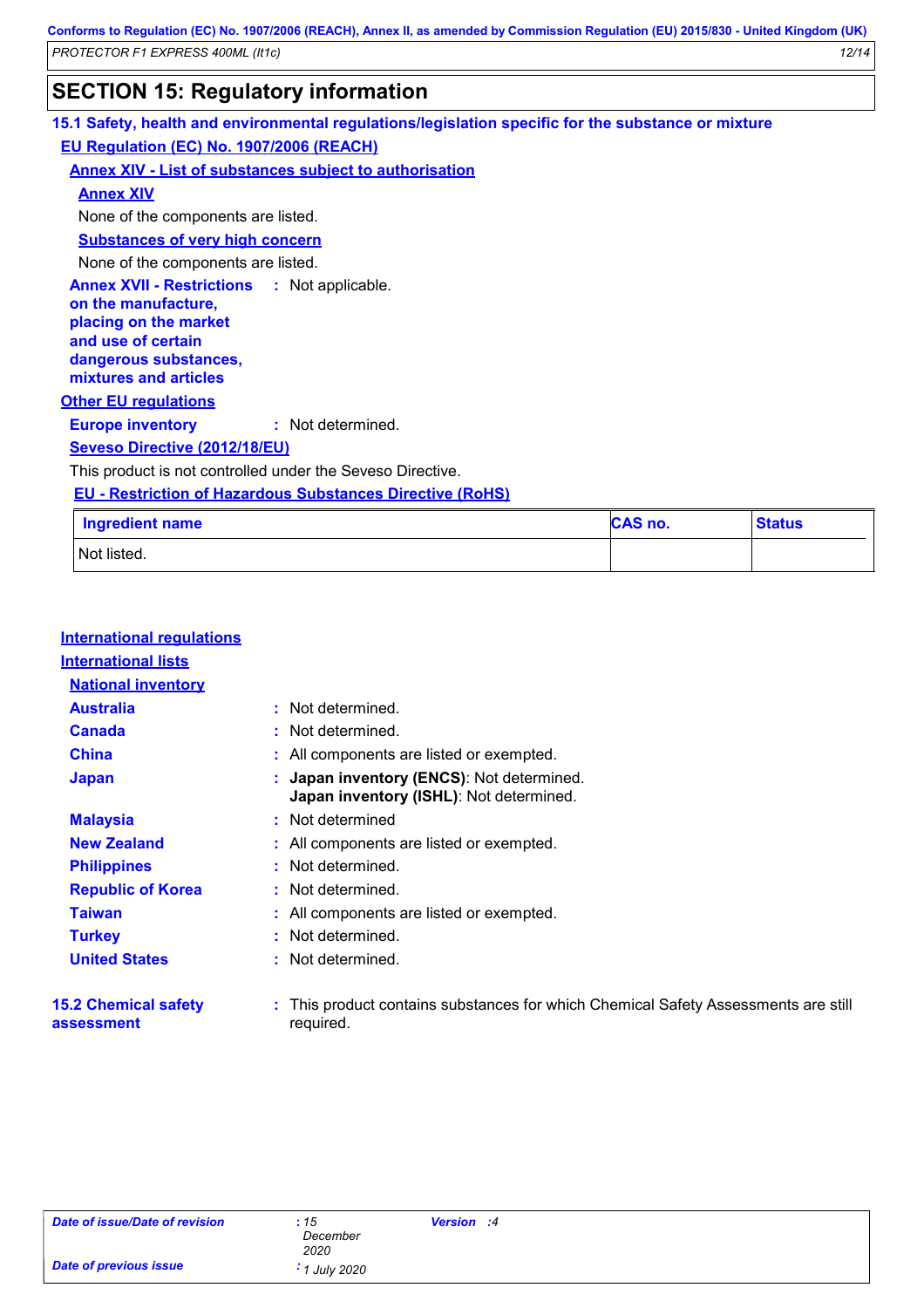### **SECTION 16: Other information**

 $\nabla$  Indicates information that has changed from previously issued version.

| <b>Abbreviations and</b> | $\therefore$ ATE = Acute Toxicity Estimate                                    |
|--------------------------|-------------------------------------------------------------------------------|
| acronyms                 | CLP = Classification, Labelling and Packaging Regulation [Regulation (EC) No. |
|                          | 1272/2008]                                                                    |
|                          | DMEL = Derived Minimal Effect Level                                           |
|                          | DNEL = Derived No Effect Level                                                |
|                          | EUH statement = CLP-specific Hazard statement                                 |
|                          | PBT = Persistent, Bioaccumulative and Toxic                                   |
|                          | PNEC = Predicted No Effect Concentration                                      |
|                          | <b>RRN = REACH Registration Number</b>                                        |
|                          | vPvB = Very Persistent and Very Bioaccumulative                               |

#### **Procedure used to derive the classification according to Regulation (EC) No. 1272/2008 [CLP/GHS]**

| <b>Classification</b>   | <b>Justification</b> |
|-------------------------|----------------------|
| Aerosol 3, H229         | Expert judgment_     |
| Aquatic Chronic 3, H412 | l Calculation method |

### **Full text of abbreviated H statements**

| H <sub>229</sub> | Pressurised container: may burst if heated.           |
|------------------|-------------------------------------------------------|
| H <sub>301</sub> | Toxic if swallowed.                                   |
| H <sub>302</sub> | Harmful if swallowed.                                 |
| H <sub>310</sub> | Fatal in contact with skin.                           |
| H314             | Causes severe skin burns and eye damage.              |
| H317             | May cause an allergic skin reaction.                  |
| H318             | Causes serious eye damage.                            |
| H319             | Causes serious eye irritation.                        |
| H330             | Fatal if inhaled.                                     |
| H400             | Very toxic to aquatic life.                           |
| H410             | Very toxic to aquatic life with long lasting effects. |
| H411             | Toxic to aquatic life with long lasting effects.      |
| H412             | Harmful to aquatic life with long lasting effects.    |
| <b>EUH071</b>    | Corrosive to the respiratory tract.                   |

#### **Full text of classifications [CLP/GHS]**

| Acute Tox. 2                              |                   | <b>ACUTE TOXICITY - Category 2</b>              |
|-------------------------------------------|-------------------|-------------------------------------------------|
| Acute Tox, 3                              |                   | <b>ACUTE TOXICITY - Category 3</b>              |
| Acute Tox, 4                              |                   | <b>ACUTE TOXICITY - Category 4</b>              |
| Aerosol 3                                 |                   | AEROSOLS - Category 3                           |
| Aquatic Acute 1                           |                   | SHORT-TERM (ACUTE) AQUATIC HAZARD - Category 1  |
| Aquatic Chronic 1                         |                   | LONG-TERM (CHRONIC) AQUATIC HAZARD - Category 1 |
| <b>Aquatic Chronic 2</b>                  |                   | LONG-TERM (CHRONIC) AQUATIC HAZARD - Category 2 |
| Aquatic Chronic 3                         |                   | LONG-TERM (CHRONIC) AQUATIC HAZARD - Category 3 |
| Eye Dam. 1                                |                   | SERIOUS EYE DAMAGE/EYE IRRITATION - Category 1  |
| Eye Irrit. 2                              |                   | SERIOUS EYE DAMAGE/EYE IRRITATION - Category 2  |
| Skin Corr. 1C                             |                   | SKIN CORROSION/IRRITATION - Category 1C         |
| Skin Sens. 1A                             |                   | SKIN SENSITISATION - Category 1A                |
| Date of printing                          | $: 15 - Dec - 20$ |                                                 |
| Date of issue/ Date of<br><b>revision</b> | $: 15$ -Dec-20    |                                                 |
| Date of previous issue                    | $: 01$ -Jul-20    |                                                 |

**Version**

**Notice to reader**

**:** 4